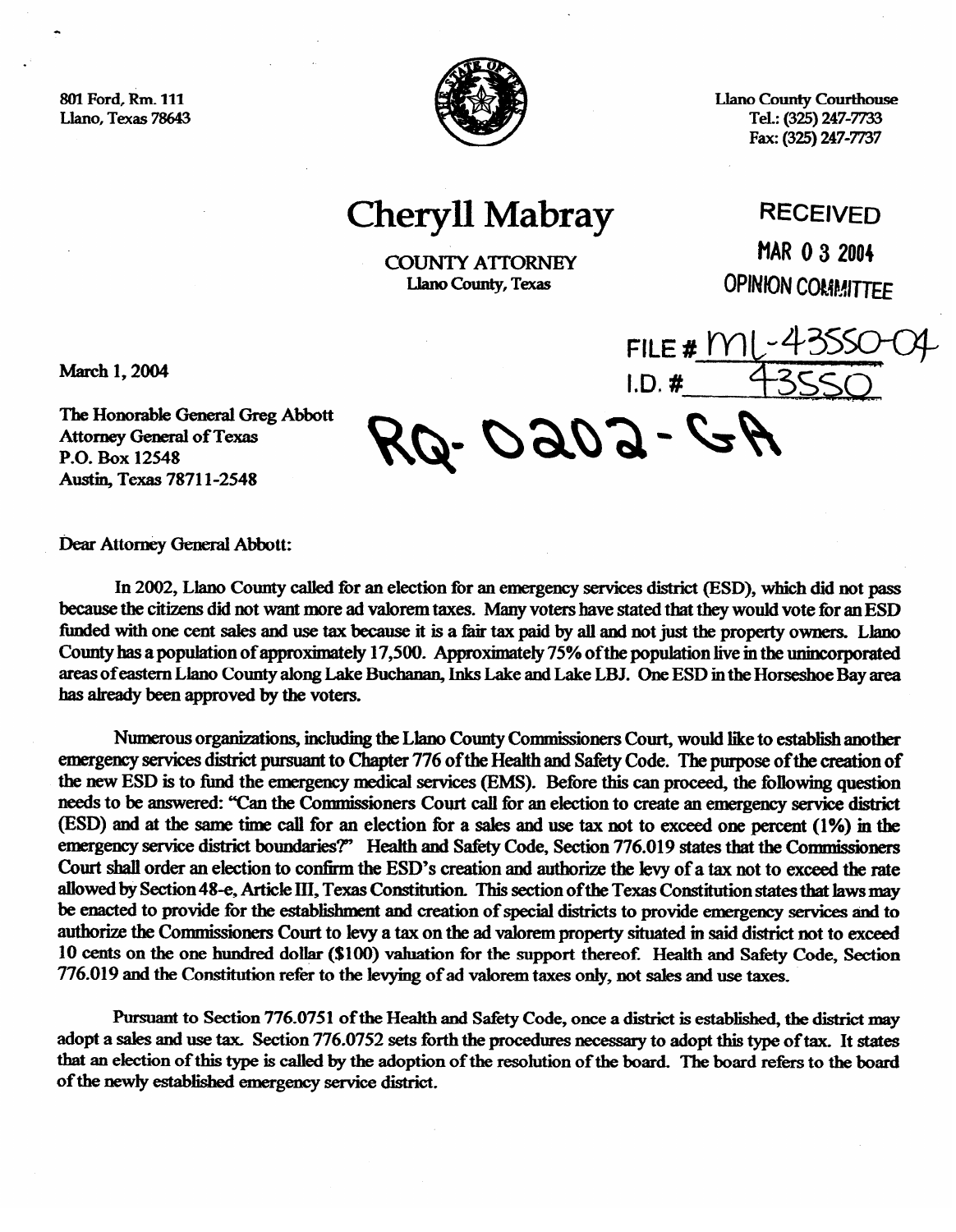The citizens that have asked me to write this request feel that the sales and use tax election can occur simultaneously with the election to establish the emergency service district itself. It is my opinion that just from looking at the table of contents of Chapter 776 of the Health and Safety Code, that the Legislature intended this to be at least a two-step process. Subchapter B of Chapter 776 is called "Creation of District", then once the district is created, Subchapter C refers to the "Organization Powers and Duties" of the district. Subchapter E deals with "Finances and Bonds" and this is where the sales and use tax provisions are contained. It is my opinion two different elections must occur, one to first create the district, and then once the district is created and a governing board of the ESD is appointed, the board then can call for the sales and use tax election. Pursuant to Section  $776.0752$  of the Health and Safety Code, an election for sales and use tax is called by adoption of a resolution by the board. You do not have a board until the district itself is created.

It is rumored around Llano County that this type of election has been held in another county in the past and that it was approved by the State Comptroller. I have asked people to show me this documentation, but it has never been forthcoming, therefore, I can only presume this is incorrect information or just because it was one time approved, does not mean it was done according to the statutes. I have told local citizens that my answer to their question is no, it must be two different elections, this is why these individuals requested this opinion from you.

Llano County Commissioners Court also have asked if the Commissioners Court can call for an election with the petition for the creation of the ESD containing the following wording "The ESD will provide for emergency medical service within the district. The district is to be created and is to operate under Article III. Section 48-e. Texas Constitution with a levy on the ad valorem property situated in said district not to exceed zero cents (0) on the One Hundred Dollars (\$100) valuation for the support thereof; provided that no tax shall be levied in support of said district until approved by vote of the qualified voters residing herein." "Said district is to be created and is to operate under the adoption of a not to exceed one cent  $(1)$  sales and use tax." Zero cents  $(0)$  is not more than Ten Cents (10) as set forth in Section 48-e of the Texas Constitution therefore zero cents on ad valorem taxation should be acceptable. Apparently the proponents of the ESD want the ESD to operate on sales and use taxes and not on ad valorem taxes because they feel that the creation of the ESD will not be approved by the voters if another ad valorem tax is to be assessed.

Llano County citizens have also considered the creation of a county health services sales and use tax pursuant to Chapter 324 of the Tax Code. I feel that this chapter applies to the entire county and not just certain areas. Pursuant to Section 324.021 of the Tax Code, the county may not adopt a tax under this section if as a result of the adoption of the tax, the combined rate of all sales and use taxes imposed by the county and other political subdivisions of this state having territory in the county would exceed two percent (2%) at any location in the county. Due to taxes already established in the City of Llano, can the remainder of Llano County (excluding the City of Llano) be included in the sales and use tax authorized by Chapter 324 of the Tax Code? In my opinion. Llano County cannot create a tax pursuant to this chapter because the City of Llano would exceed two percent (2%).

Llano County is trying to find alternative methods to provide health services for our citizens. My suggestion has been to follow the procedures as outlined in the table of contents of Chapter 776 of the Health and Safety Code, first, have an election to create the district which would hopefully be approved by the voters, next have the Commissioners Court appoint a board for the ESD, then have the board call for the sales and use tax election.

Time is of the essence, which is why various individuals are trying to combine the sales and use tax election with the election for the creation of the district